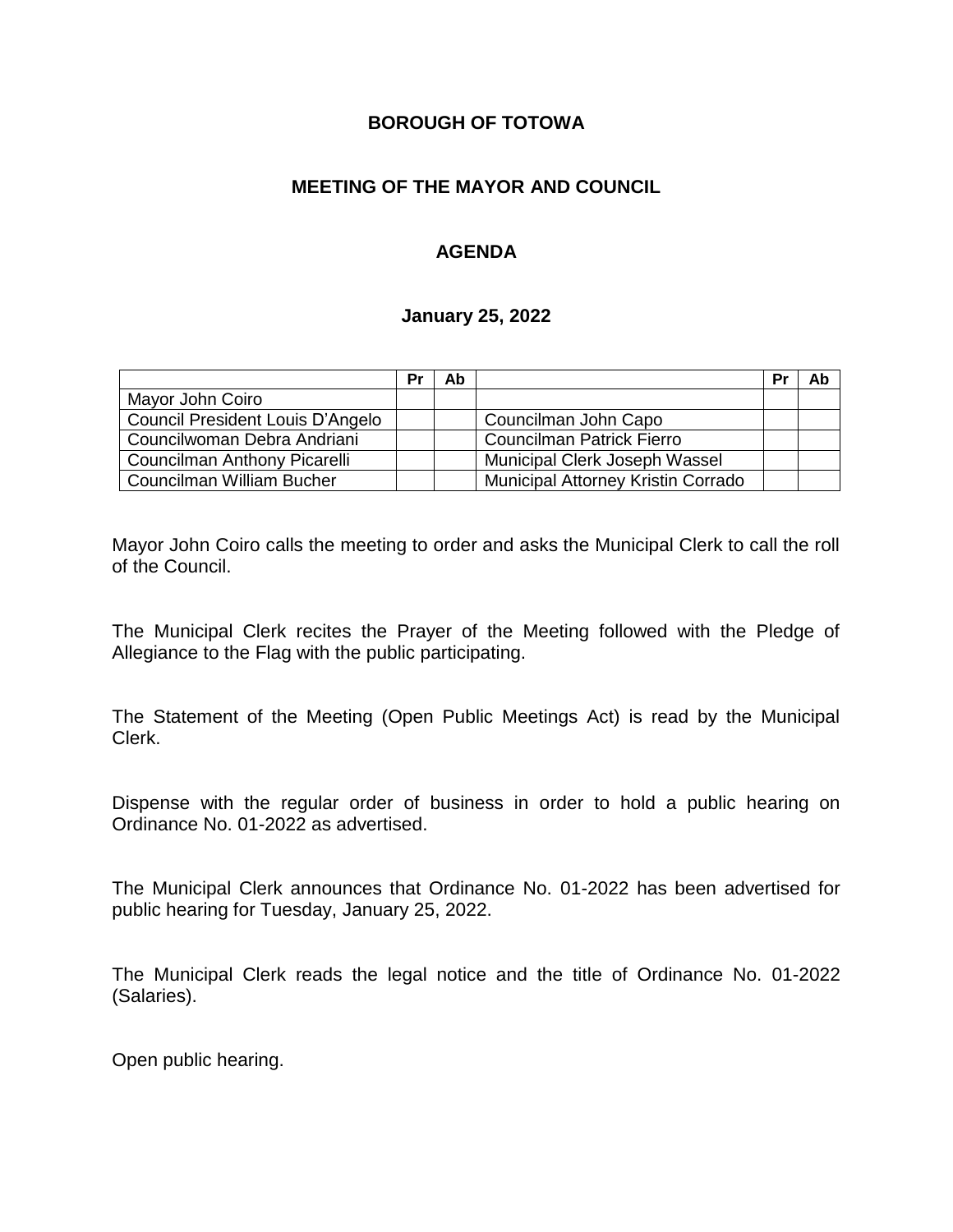Mayor Coiro asks if any citizens wish to be heard on Ordinance No. 01-2022.

## **CITIZENS HEARD:**

Close public hearing.

The Municipal Clerk reads Ordinance No. 01-2022 by title.

Adopt Ordinance No. 01-2022.

Revert to the regular order of business.

Report from Members of the Council, Municipal Clerk and Municipal Attorney.

**CITIZENS HEARD:**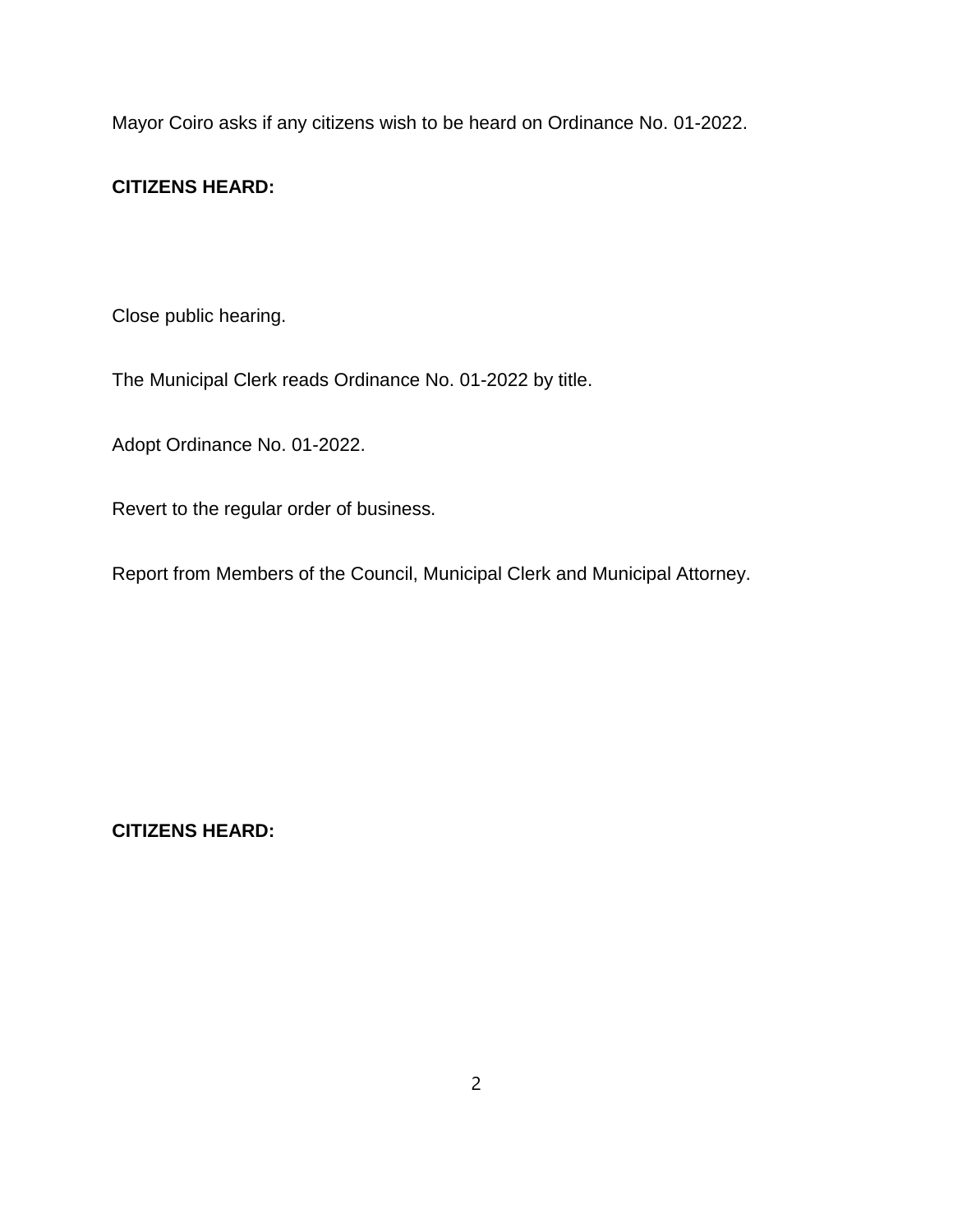Minutes of the Mayor and Council for the meeting of January 11, 2022.

# **COMMITTEE ON FINANCE: PICARELLI, D'ANGELO, CAPO.**

Resolution No. 2022-03 for the payment of bills.

Payment of the 1<sup>st</sup> Quarter 2022 Budget Allotment to the Borough of Totowa Public Library in the amount of \$235,144.

## **COMMITTEE ON PUBLIC SAFETY: D'ANGELO, CAPO, BUCHER.**

Recommendation of the Committee to make various promotions in the Borough of Totowa Police Department.

Appointments by the Mayor.

Confirm the promotions.

Grade increase for Patrol Officer Michael DeLuccia from Grade 8 to Grade 7.

Resolution Authorizing The Purchase And Delivery Of Phase 1 Gear Replacement For The Fire Department.

## **COMMITTEE ON PUBLIC WORKS: BUCHER, FIERRO, PICARELLI.**

Recommendation of DPW Superintendent Jim Niland for a promotion for DPW Laborer William Marmo from Grade 1-A to Equipment Operator.

Change Order No. 2 for a net decrease of \$5,780.23 and Payment Estimate No. 3 (Final) in the amount of (\$379.71) from Mike Fitzpatrick & Son, Inc. for the Jefferson Place & Raphael Road Improvements.